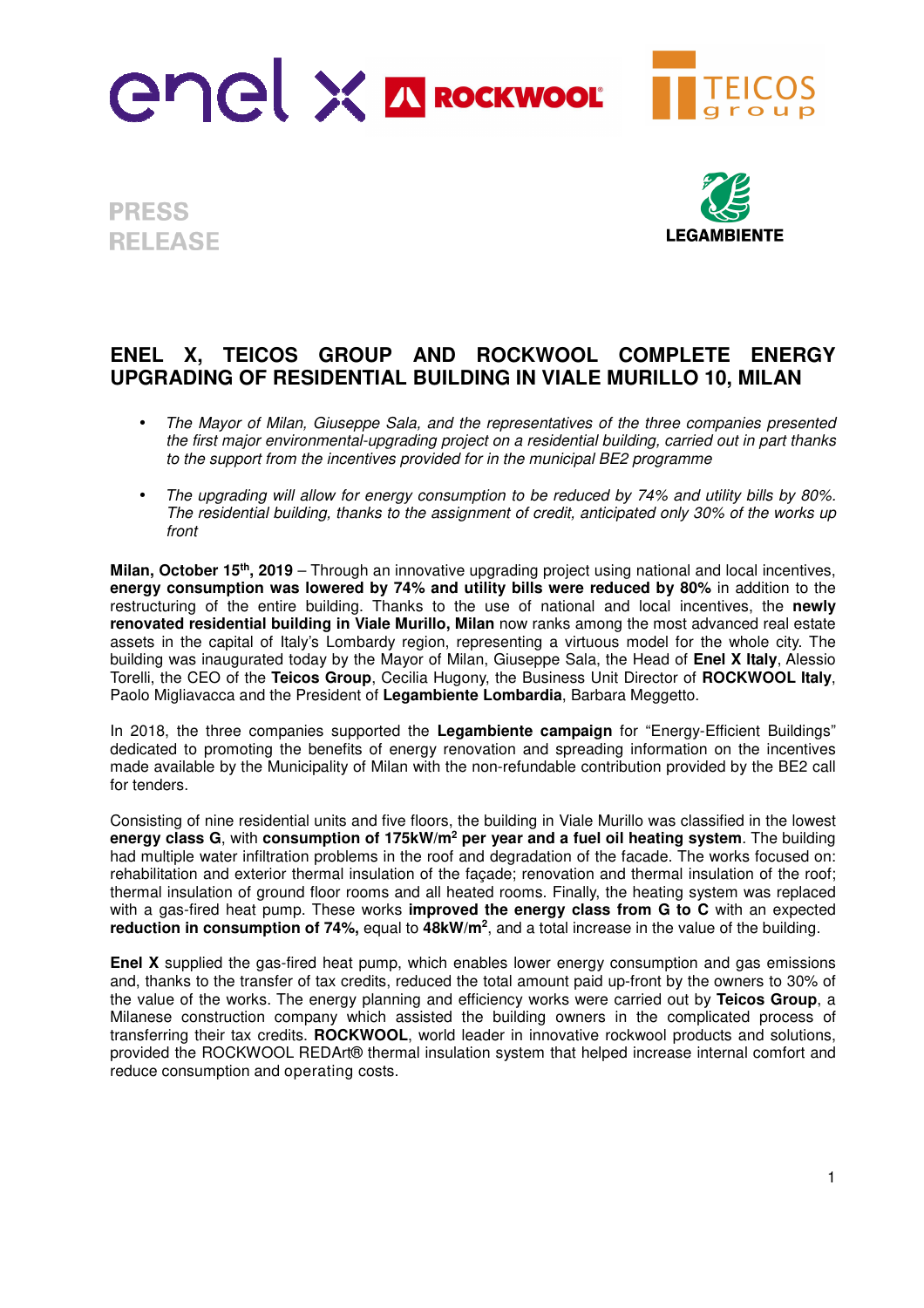



*"I am very pleased that the City is actively contributing to the energy efficiency of residential buildings. Through the incentives envisaged in the BE1 and BE2 programmes, we have already helped upgrade 126 buildings,"* said the Mayor of Milan, **Giuseppe Sala**. *"Thanks to the renovations carried out, the building at Viale Murillo 10 is a leading model worth replicating: a building that combines innovation and animates 'old Milan'. Implementing sustainable actions at a social, economic and environmental level is essential to improve the quality of life of the public. The reduction in energy consumption resulting from, for example, the replacement of the heating plant not only generates benefits for the environment and health, but also significantly affects the finances of families. The upgrading of all public and private buildings represents a fundamental step in planning the future of the city. We will therefore continue to move down this path."* 

*"We are pleased to inaugurate such an important project, one that will certainly improve the quality of life of many families by significantly reducing their energy consumption and, at the same time, contributing to environmental sustainability,"* said **Alessio Torelli**, Head of Italy of Enel X. *"Enel X wants to be a partner of the building's residents by offering advanced technological solutions to make the apartment complex increasingly safe and efficient. From this point of view, solutions like the 'ecobonus' and tax credit transfers represent an opportunity to increase property values while reducing operational costs, with obvious advantages for both the environment and the community."* 

**Cecilia Hugony**, CEO of Teicos Group, said: *"According to Italy's National Energy and Climate Plan, energy upgrading of residential properties should account for 30% of the 2030 emission reduction target in Italy. This project, conceived and designed together with the owners, is a good initiative to be replicated and shows how, thanks to the existing incentive programme, ambitious energy upgrading projects have become more financially attractive than simple maintenance."* 

**Paolo Migliavacca**, Business Unit Director of ROCKWOOL Italia S.p.A. said: "*We are very satisfied with the results of this project, which fits perfectly with the international campaign launched by the ROCKWOOL Group, aimed at promoting the role of upgrading works to enhance the sustainability of buildings. By selecting a versatile material such as rockwool for the realisation of the exterior thermal insulation layer, it was possible to obtain multiple advantages, ranging from the improvement of insulation with a consequent reduction in energy consumption to the achievement of more comfortable environments, with enhanced sound insulation and fire safety."* 

*"The energy upgrading of buildings is one of the most important contributions we can make to halt climate change,"* said **Barbara Meggetto**, President of Legambiente Lombardia*. "A major source of concern is the continuing presence of the most highly polluting heating systems. In Milan, for*  example, there are still thousands of apartment buildings with large oil-fired boilers: it is an *alarming situation, considering that the operation of an oil-fired boiler, for the same performance, costs twice as much and emits 25 times more pollutants than a natural-gas boiler. This is why it is even more important to take advantage of government incentives and the City of Milan's incentive scheme, which enables the redevelopment of both systems and structures, and to install more advanced systems, such as heat pumps, and implement solar thermal integration. However, we must be aware that an energy-upgraded building becomes energy-efficient only if we also work to upgrade our daily behaviour by using heating only when necessary, not wasting hot water, keeping control over the temperatures of the various rooms using thermostats, and periodically ventilating the premises. These are all steps that enable us to achieve a win-win result: for our wallet and for the planet, because they sharply reduce fuel consumption and related polluting emissions."*